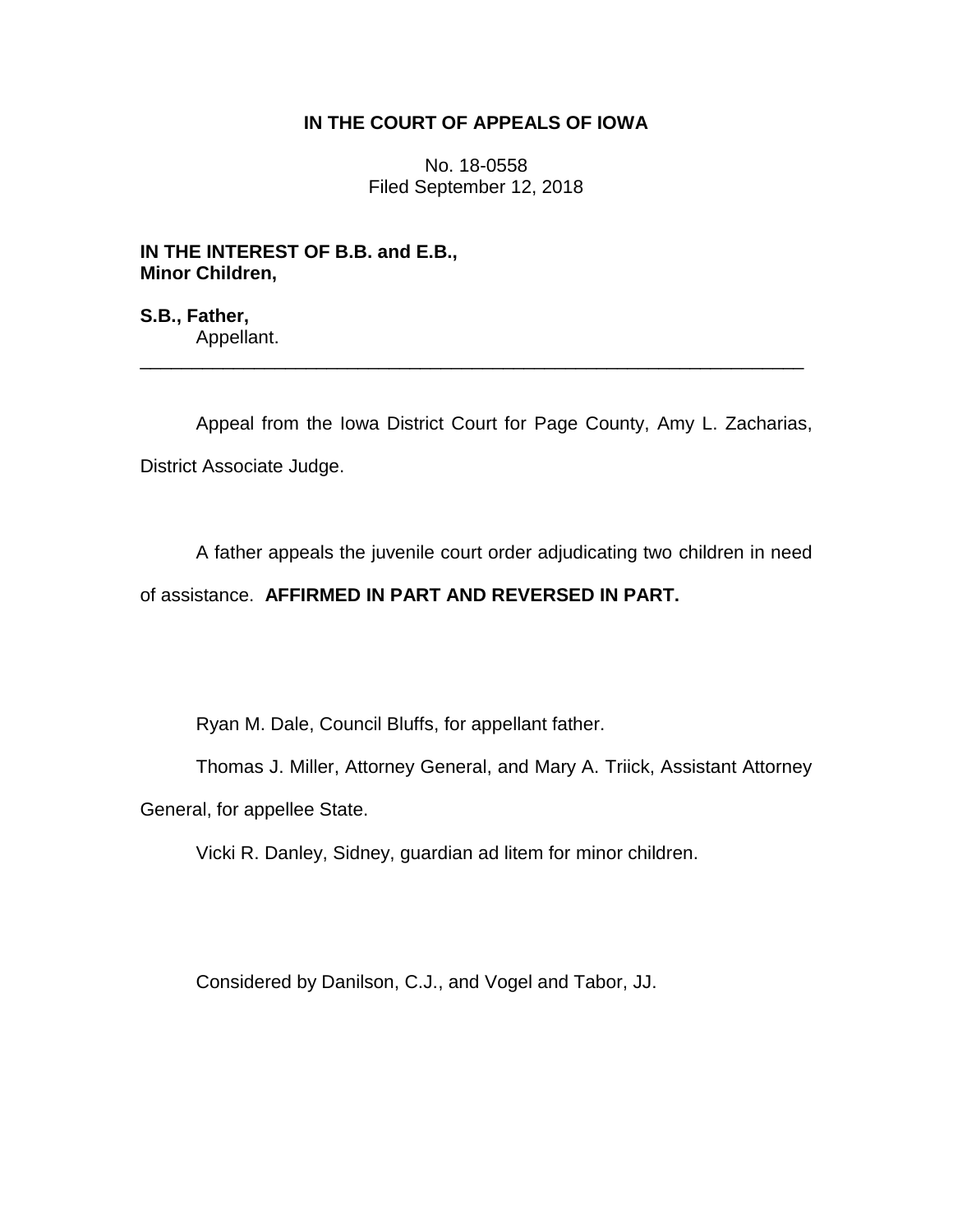#### **TABOR, Judge.**

 $\overline{a}$ 

A father, Seth, appeals a juvenile court order adjudicating two of his children, E.B. and B.B., in need of assistance, under Iowa Code section 232.2(6)(b) (2017). He contends the State did not present clear and convincing evidence he engaged in physical abuse or neglect or was imminently likely to do so. He also argues continued adjudication is not in the children's best interests. We find adjudication is supported as to his son B.B. but not his daughter E.B.<sup>1</sup> Therefore, we affirm in part and remand in part.

#### **I. Facts and Prior Proceedings**

This family came under the court's jurisdiction in November 2017 when the Iowa Department of Human Services (DHS) concluded a founded child-abuse assessment against Seth for physical abuse of thirteen-year-old B.B. The teenager has a history of severe behavioral problems. He attends an alternative school and has an individualized education program. The record contains numerous reports of B.B.'s threatening and aggressive behaviors in school. B.B. attends counseling for a host of mental-health diagnoses, including disruptive mood dysregulation disorder, oppositional defiant disorder, and attention deficit disorder.

On November 8, 2017, Seth "grounded" B.B. and told him to stay in his bedroom, but B.B. would not cooperate. After B.B. came into the living room, Seth

<sup>1</sup> We review child-in-need-of-assistance (CINA) proceedings de novo. *In re J.S.*, 846 N.W.2d 36, 40–41 (Iowa 2014). CINA determinations must be based upon clear and convincing evidence. *Id*. While we are not bound by the juvenile court's fact findings, we give them weight. *Id*. "As in all juvenile proceedings, our fundamental concern is the best interests of the child." *In re K.N.*, 625 N.W.2d 731, 733 (Iowa 2001).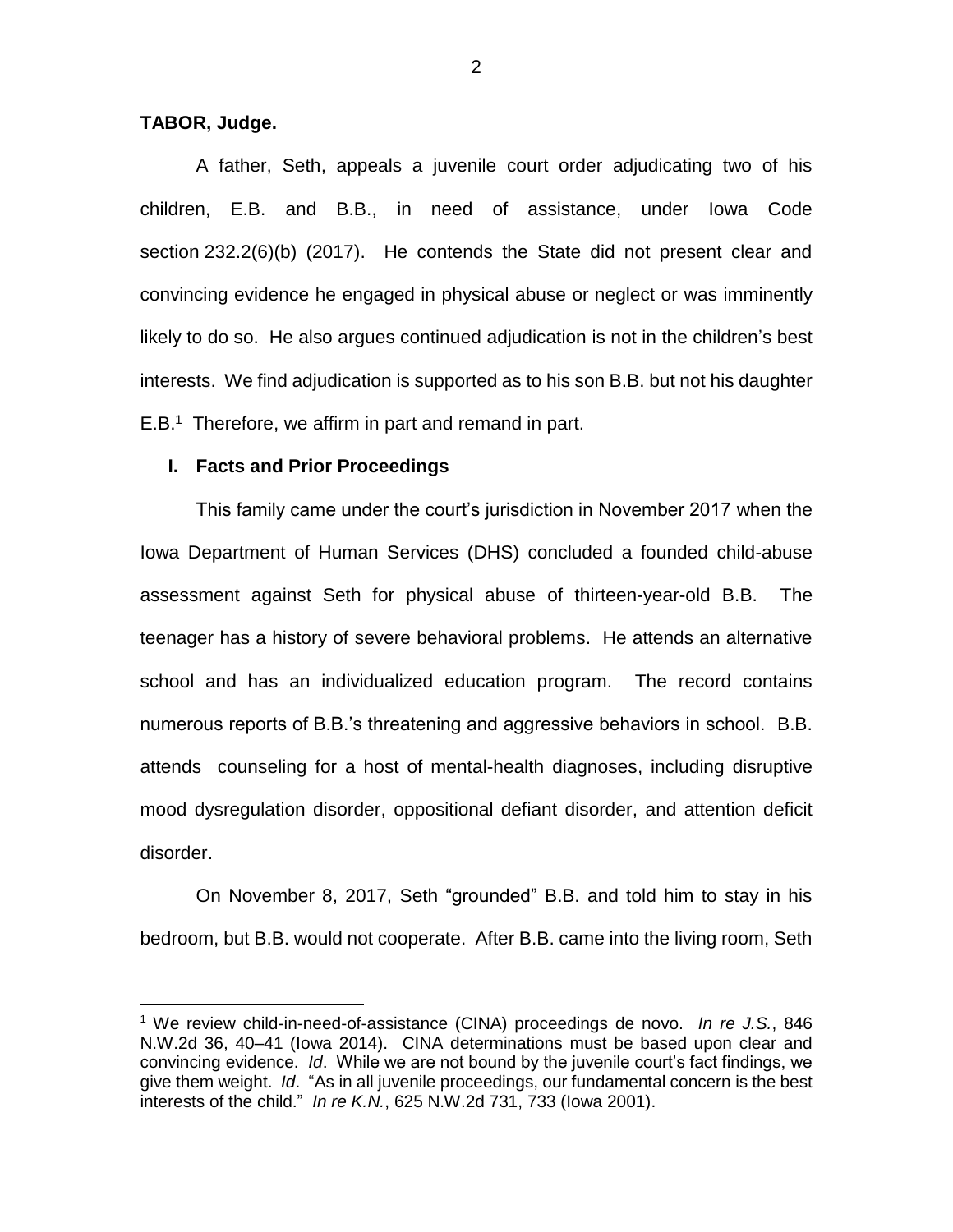returned his son to the bedroom and "hog-tied" his hands and feet behind his back with a cord. When B.B. slipped from the restraints, Seth dragged B.B. by the arm through the house back to his bedroom. The struggle left a four-inch-square scrape on B.B.'s back. B.B. also alleged when he grabbed a doorframe, Seth punched him in the chest. No visible injury resulted from the alleged punch. Two of Seth's other children—nine-year-old E.B. and seventeen-year-old T.B—were home at the time. Seth's two eldest children were over eighteen years of age.

During the abuse assessment, a child protective services worker interviewed E.B., who was in fifth grade. She recalled Seth and B.B. were "flailing around" until Seth grabbed B.B.'s arm and dragged him back to his room. She did not see her brother tied up. She said her parents discipline her by sending her to her room as well, but B.B. refuses to listen.

The record shows Seth has physical limitations from a severe whiplash injury that ruptured a disk and permanently damaged his spinal cord. He walks with the assistance of a cane. Seth also takes medication for his diagnosed anxiety disorder and depression and has been seeing a mental-health counselor.

After the early November events, the juvenile court removed B.B. and E.B. from Seth's care and placed them with their mother, who subsequently filed for divorce from Seth. On February 11, 2018, the juvenile court adjudicated B.B. and E.B. as CINA, finding the November 8 incident to be physical abuse. The court decided Seth and B.B. needed to engage in family therapy. The court also ordered Seth to obtain a mental-health evaluation and follow all recommendations of the provider. It concluded the animosity between father and son leading to the physical abuse required continued placement of the children with their mother.

3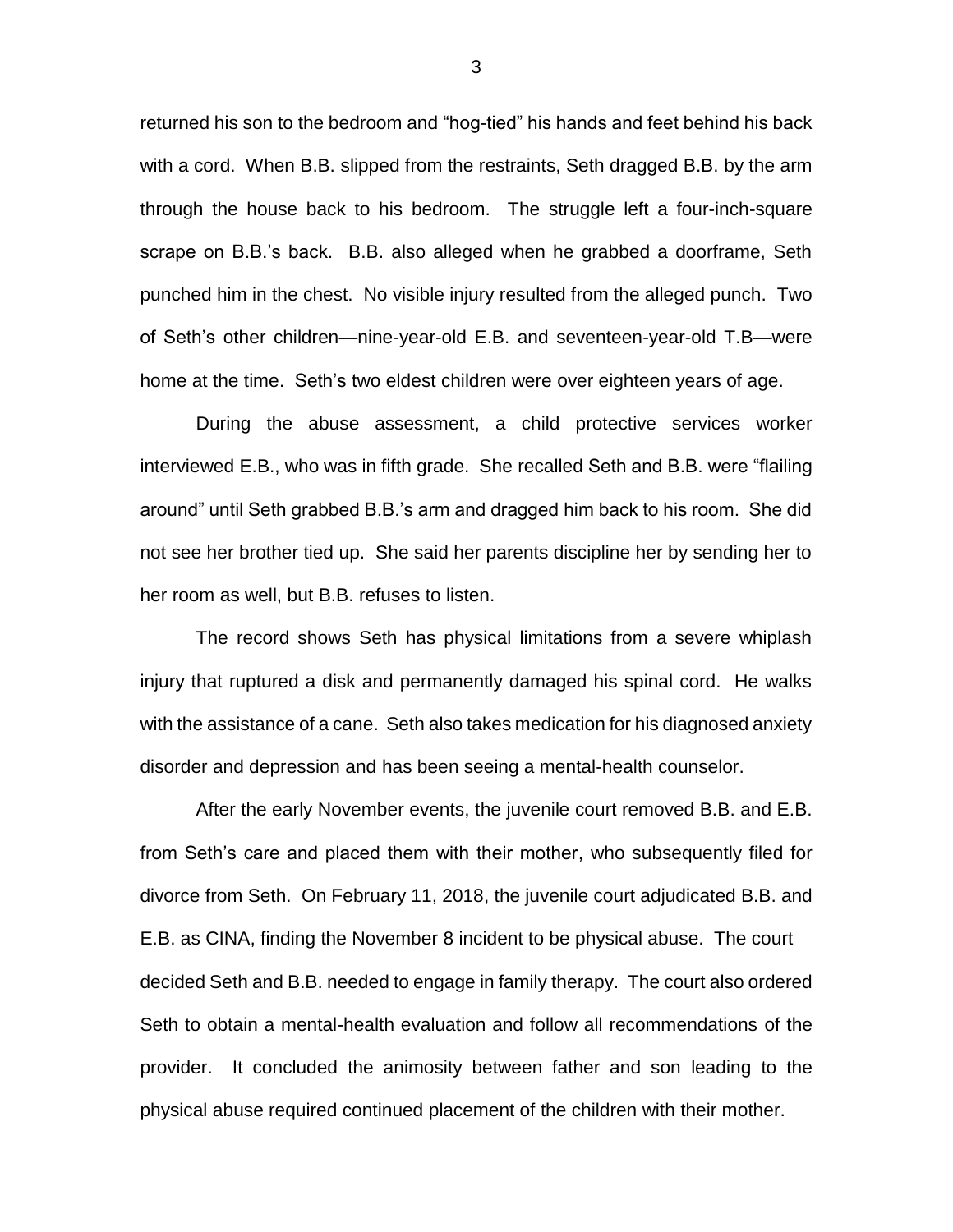One month later, in its March 2018 dispositional order, the court found continued removal and adjudication of the children was necessary. While Seth had not participated in court-ordered mental-health treatment, he had engaged in counseling services through Midwest Mental Health. The court declared: "Until progress is made with [B.B.] in therapy, no visitation will be offered between Seth and [B.B.]" The court noted Seth was attending visitation with E.B. The court faulted Seth for not progressing to unsupervised visits with B.B. but also stated the following:

[B.B.] has informed DHS that he does not want to see his father at this time. DHS has contacted . . . [B.B.'s] counselor, to see what his recommendations are regarding contact between [B.B.] and his father. [The counselor] makes the following recommendation:

At this point in time, neither client nor his mother see the benefit of initiating visits with client's father. I recommend that visits . . . be postponed until client demonstrates that he can refrain from verbal and physical aggression.

Seth perfected an interlocutory appeal from these orders.

# **II. Analysis**

In his petition on appeal, Seth poses two questions: First, did the juvenile court correctly conclude both children are CINA under Iowa Code section 232.2(6)(b)? And second, is the CINA adjudication in their best interests?

# **A. Statutory grounds for adjudication**

The court adjudicated both B.B. and E.B. under Iowa Code section 232.2(6)(b), which defines CINA as "an unmarried child . . . [w]hose parent . . . has physically abused or neglected the child, or is imminently likely to abuse or neglect the child." The statutory phrases—"physical abuse or neglect" and likely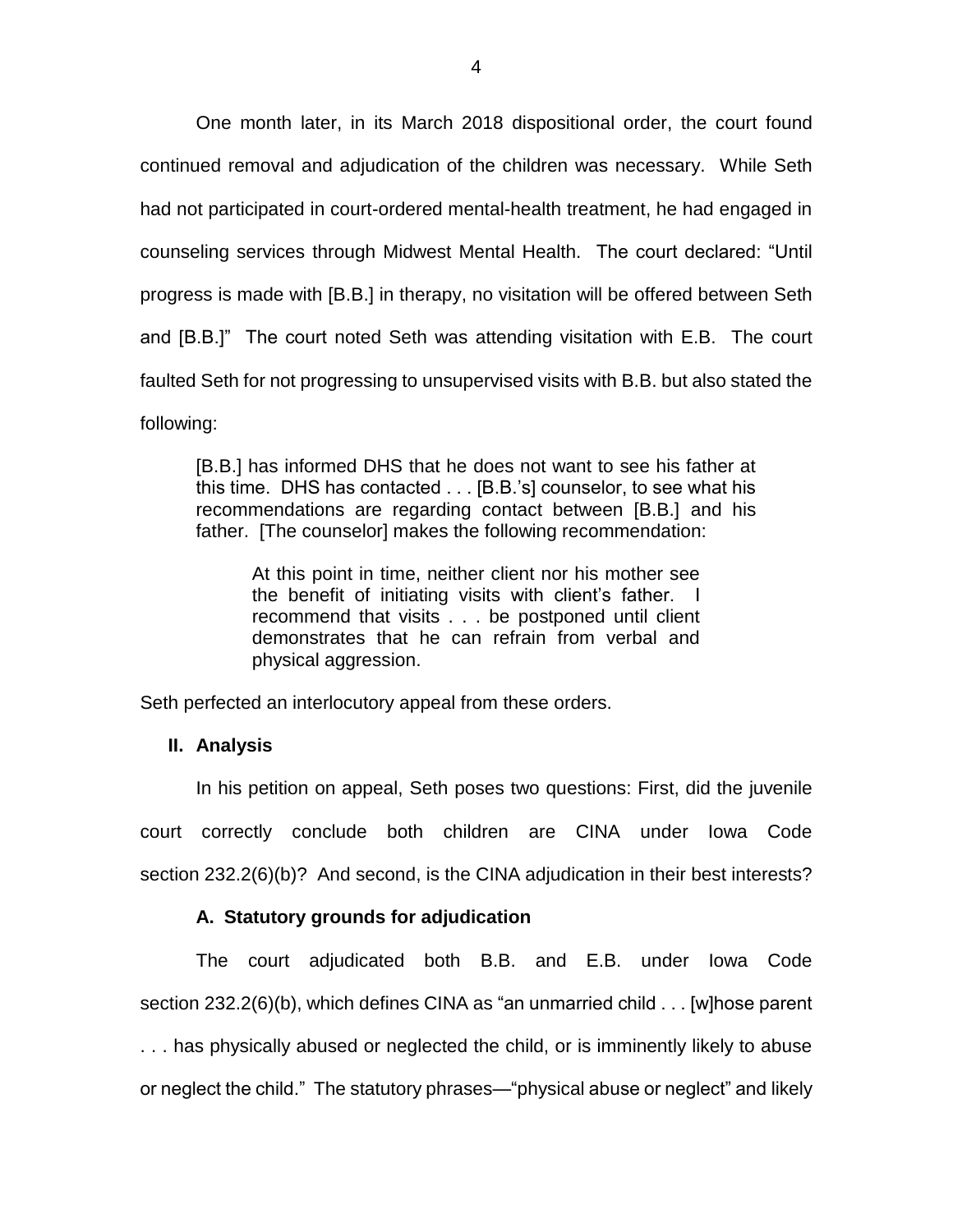"abuse or neglect"—are "terms of art" in the adjudication context. *J.S.*, 846 N.W.2d at 41. "Within chapter 232, . . . [they] mean 'any nonaccidental physical injury suffered by a child as the result of acts or omissions of the child's parent . . . ." *Id.* (quoting Iowa Code § 232.2(42)).

**Welfare of B.B.** Seth argues the State did not offer clear and convincing evidence B.B. should be adjudicated as a CINA. Seth maintains B.B.'s extreme behavioral challenges often require physical restraint and the amount of force Seth used in November 2017 was not excessive.

"Our statutory and case law do provide that parents have a right to inflict reasonable corporal punishment in rearing their children." *In re B.B.*, 598 N.W.2d 312, 315 (Iowa Ct. App. 1999). In evaluating "whether the punishment crosses the line from corrective to abusive, the court looks at the amount of force used while taking into account the child's age, physical condition, and other characteristics as well as . . . the gravity of the child's misconduct." *Id.* at 315–16. Plus, "raising a child with behavioral issues is challenging." *In re D.B.*, No. 17-0740, 2017 WL 4317337, at \*6 (Iowa Ct. App. Sept. 27, 2017). But physical abuse is intolerable even with a difficult child. *Id.*

Upon our de novo review, we conclude the State offered clear and convincing evidence to support CINA adjudication as to B.B. It is true the teenager's aggressive and defiant behaviors are significant and ongoing. As the juvenile court aptly noted, "handling a child with this severe of behavioral problems would be daunting." But Seth's act of "hog-tying" his son's legs and arms behind his back was not an appropriate or proportional response to B.B.'s relatively minor infraction of not staying in his bedroom. Nor was dragging B.B. through the house

5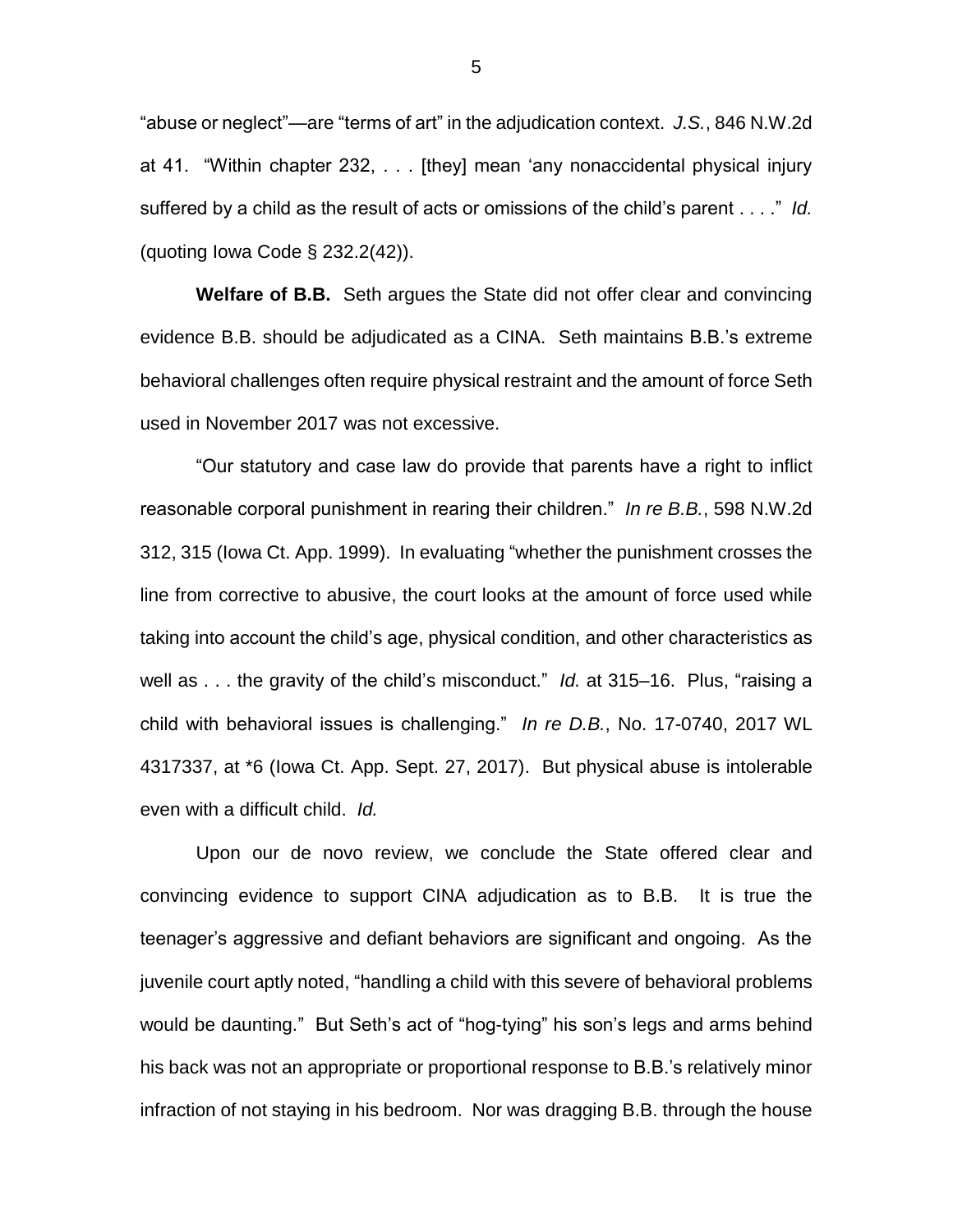by one arm, scraping his back. Seth's conduct "crossed the line from corrective to abusive action." *See B.B.*, 598 N.W.2d at 316; *see also In re A.O.*, No. 01-1445, 2002 WL 1973910, at \* 5 (Iowa Ct. App. Aug. 28, 2002) (concluding father's actions crossed the line from correction to abuse when he chased the child through the house and beat him with a belt leaving bruises). We affirm the CINA adjudication as to B.B.

**Welfare of E.B.** Seth next argues the State did not show clear and convincing evidence B.B.'s younger sister, E.B., also should be adjudicated as a CINA. On this point, we agree with the father. Indeed, the State's CINA petition asserts facts about B.B. alone. E.B. is referenced only in the case caption.

In its February 2018 order, the court determined, "While [E.B.] was not involved in the physical abuse on November 8, 2017, she should be adjudicated in this matter to ensure she is also safe from physical abuse." In its March dispositional order, the court stated:

E.B. is currently in fifth grade and attends school . . . . E.B. is reported to be very smart and currently has all A's and one B+. E.B. plays the French horn and is also in honor choir. E.B. is reported to be healthy with no medical concerns.

. . . . The Child in Need of Assistance adjudication is continued as clear and convincing evidence exists to support the original grounds for adjudication.

The court made no finding E.B. suffered or was imminently likely to suffer a nonaccidental physical injury resulting from acts or omissions of her father. Unlike her brother B.B., E.B. presents no behavioral or mental-health concerns. The record shows no inappropriate discipline directed toward E.B. She told a worker when she is sent to her room, she complies.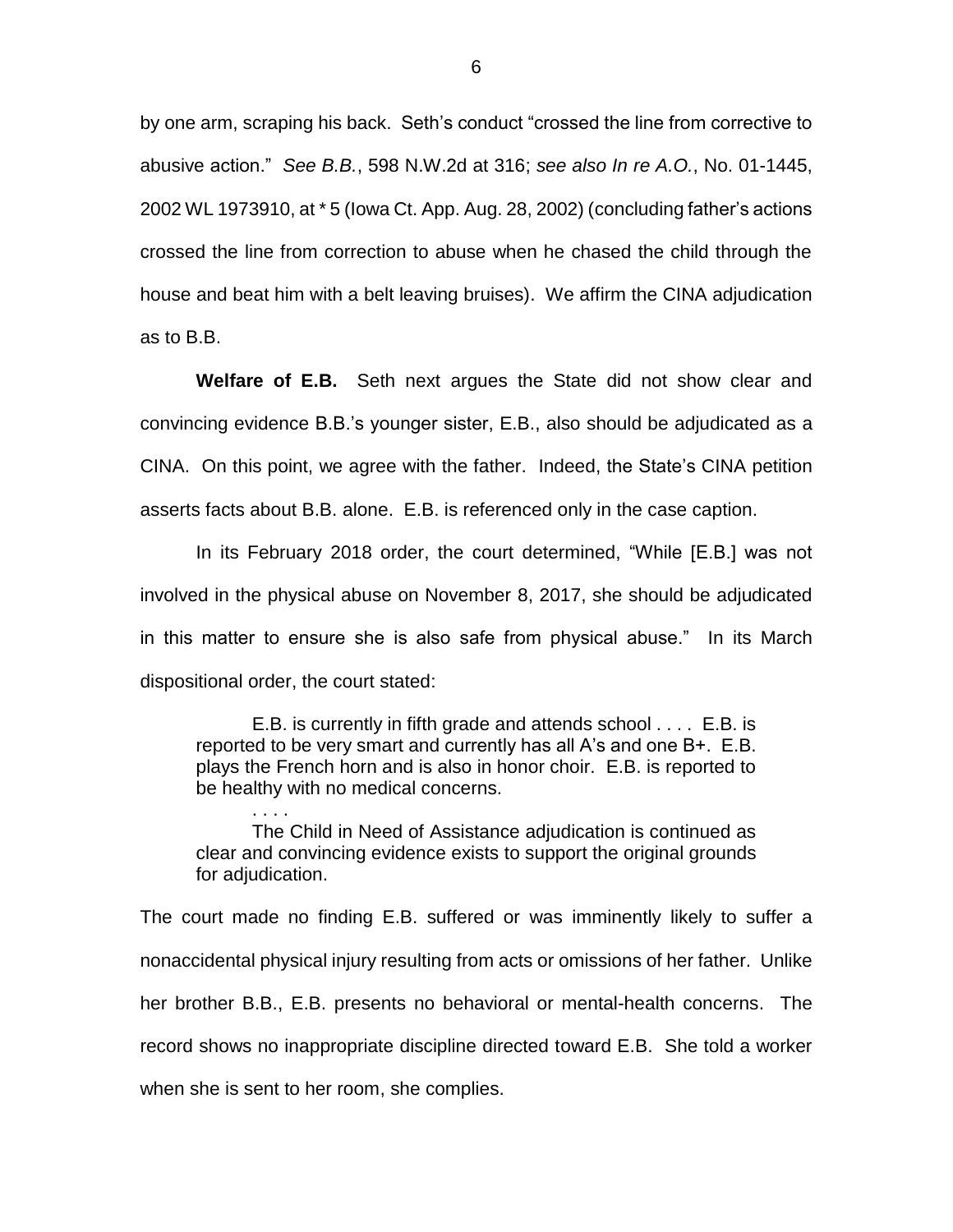The State insists the juvenile court must protect "other children in the home from the same parents or custodians" who are abusive to children with behavioral issues, relying upon *D.B.*, 2017 WL 4317337, at \*6. *D.B.* involved five children, one of whom was singled out by the parents for particularly abusive treatment. *Id.* But there, the record showed the other children had also been physically disciplined. *Id.* Additionally, the court adjudicated the other children not under subparagraph (b) for an imminent likelihood of abuse or neglect, but under subparagraph (c)(2) based on its finding they "suffered or [were] imminently likely to suffer harmful effects as a result of . . . [t]he failure of the child[ren]'s parent . . . to exercise a reasonable degree of care in supervising the child[ren]." *Id.* The court determined the parents "created or permitted a home environment contrary to the best interests of the children by the habitual and cruel mental and physical abuse inflicted upon" the targeted child. *Id.* The court concluded, "[A]dverse consequences may arise where the [abusive] conduct is pervasive and unavoidable" by the other children. *Id.*

Our record reveals no evidence E.B. was physically disciplined, nor of an imminent likelihood Seth would mistreat her as he did B.B., because she did not have B.B.'s defiant disorders. *Cf. In re A.F.*, No. 08-0217, 2008 WL 942536, at \*2 (Iowa Ct. App. Apr. 9, 2008) (finding all children in family imminently likely to be abused or neglected even though only two suffered demonstrable injuries because the record showed the mother hit all the children at various times). Further, the State made no allegation adjudication was appropriate for E.B. under section 232.2(6)(c)(2). Because the State did not offer clear and convincing evidence to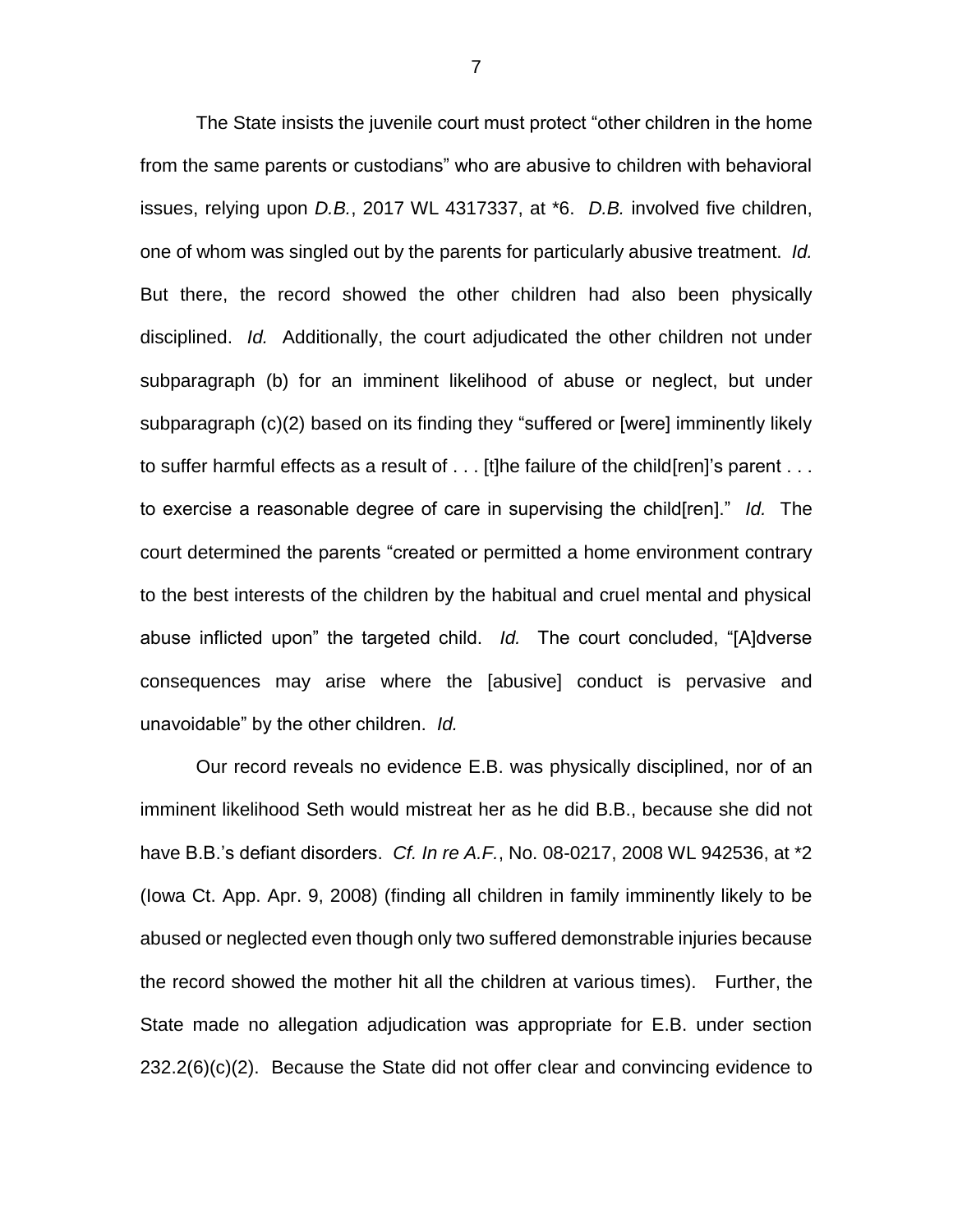prove E.B. has been or is imminently likely to suffer abuse or neglect, we reverse her CINA adjudication.

#### **B. Best-interests evaluation**

Seth argues adjudication as CINA is not in the children's best interests. We agree as to E.B. but disagree as to B.B.

The juvenile court found continued adjudication to be appropriate because Seth had not completed court-ordered services "including but not limited to mental health therapy." Seth was under considerable stress when he crossed the line with his son. Although Seth was seeing a counselor, the visits were infrequent, and Seth had not obtained a mental-health evaluation as ordered. By the time of disposition, Seth had the added stress of the children's mother's initiation of divorce proceedings. A program director at B.B.'s school recommended visits with Seth be postponed until B.B. could gain better control of his verbal and physical aggression. Given Seth's strained relationship with B.B., continued removal from his father's care is currently in B.B.'s best interests. *See In re L.H.*, 904 N.W.2d 145, 149 (Iowa 2017) ("In determining the best interests of the child, 'we look to the parent['s] past performance because it may indicate the quality of care the parent is capable of providing in the future.'" (quoting *In re J.E.*, 723 N.W.2d 793, 798 (Iowa 2006))).

Turning to E.B., because we do not find clear and convincing evidence to support CINA adjudication, we likewise conclude her best interests do not require removal from Seth's care. Her visitation with Seth raised no safety issues.

To summarize, we affirm adjudication of B.B., but reverse as to E.B., and remand for dismissal of the CINA petition as to E.B.

8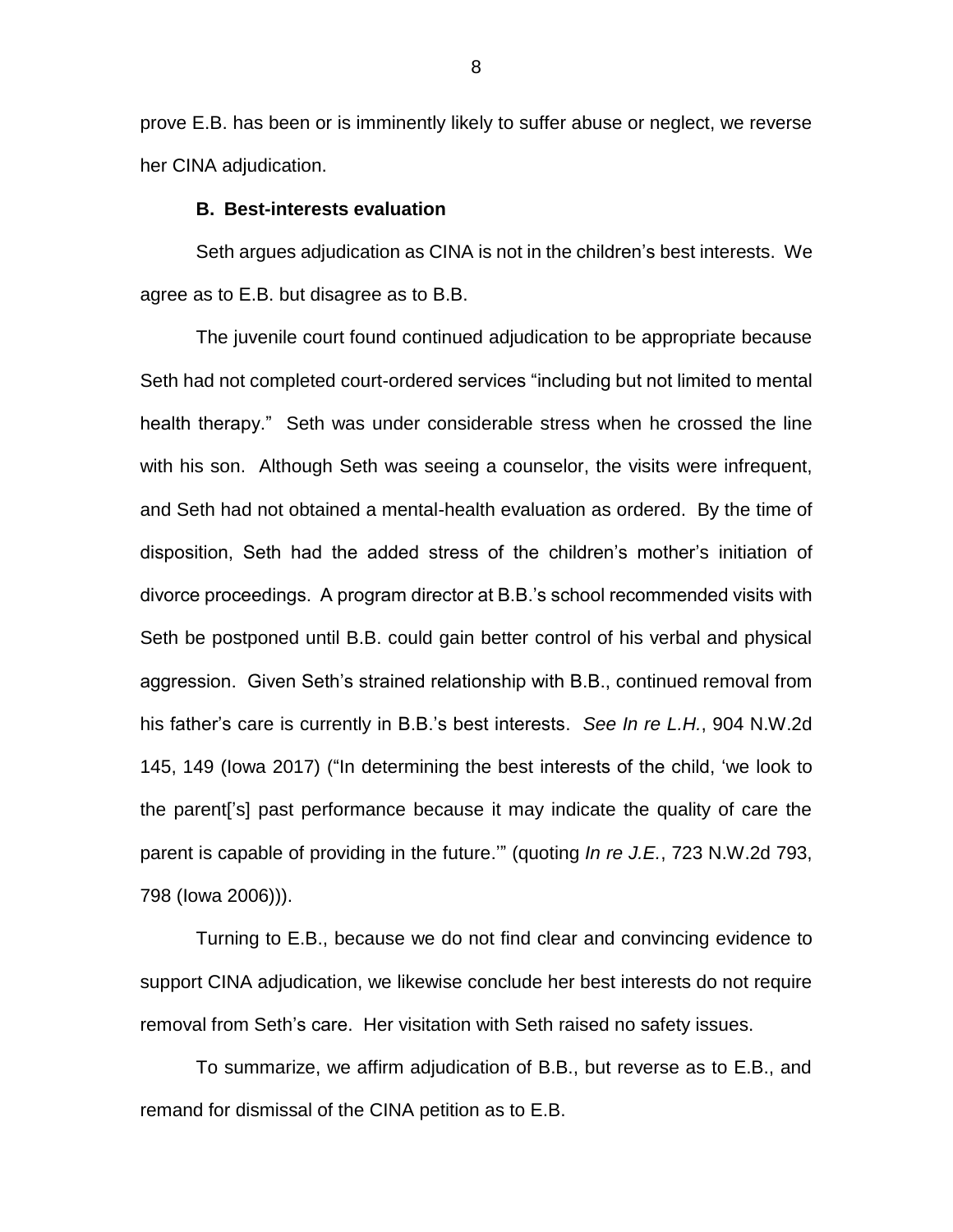# **AFFIRMED IN PART AND REVERSED IN PART.**

Vogel, J., concurs; Danilson, C.J., concurs specially.